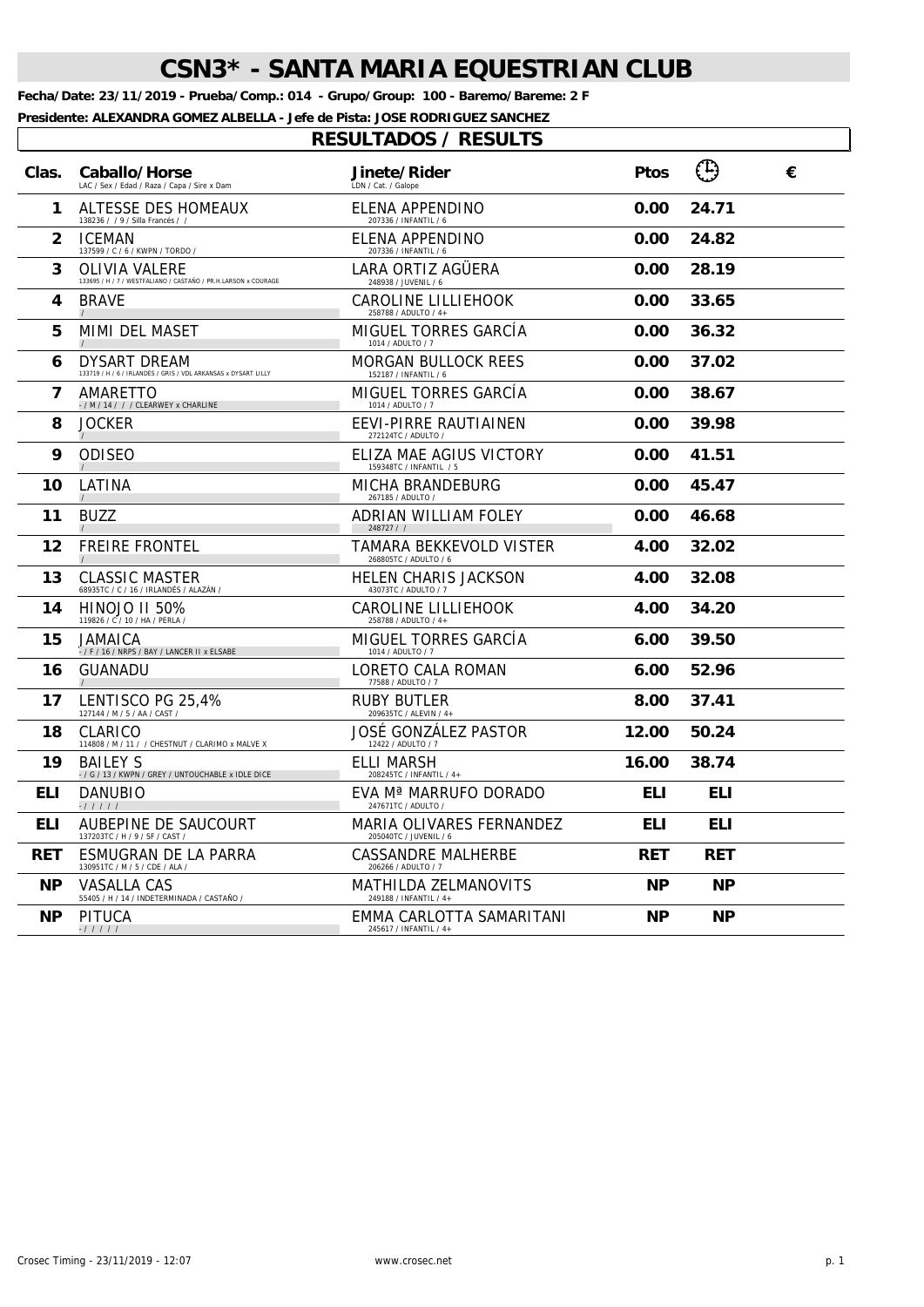**Fecha/Date: 23/11/2019 - Prueba/Comp.: 005 - Grupo/Group: 110 - Baremo/Bareme: 2 F**

**Presidente: ALEXANDRA GOMEZ ALBELLA - Jefe de Pista: JOSE RODRIGUEZ SANCHEZ**

 $\overline{\phantom{a}}$ 

| Clas.      | Caballo/Horse<br>LAC / Sex / Edad / Raza / Capa / Sire x Dam                                                    | Jinete/Rider<br>LDN / Cat. / Galope                | <b>Ptos</b> | $\bigoplus$ | €      |
|------------|-----------------------------------------------------------------------------------------------------------------|----------------------------------------------------|-------------|-------------|--------|
| 1          | COCO DE SALINAS<br>83185 / H / 12 / Cab. Deporte Español / TORDO / --                                           | EMILY JANE CLOKE<br>267107 / ADULTO / 7            | 0.00        | 29.33       | 225,00 |
| 2          | <b>GUERRILLERO</b><br>91777 / M / 11 / Cruzado / TORDO / --                                                     | ANNA VERON CARBONELL<br>60739 / ADULTO / 7         | 0.00        | 30.84       | 180,00 |
| 3          | DANDY HM<br>83265 / M / 13 / Cab. Deporte Español / ALAZÁN /                                                    | <b>IRIS CIULLA</b><br>92571 / JUVENIL / 7          | 0.00        | 31.90       | 150,00 |
| 4          | <b>JACK-QUERELLE FH</b><br>130213 / C / 5 / K.W.P.N. / CASTAÑO / CANABIS Z x AQUARELLE VAN DE GULDENNAGEL       | SASKIA NORUM<br>140763 / J. JINETE / 7             | 0.00        | 35.30       | 120,00 |
| 5          | <b>JUST BLUE RV</b><br>133443 / C / 5 / K.W.P.N. / CASTAÑO / ACTION BREAKER x FANTASTIQUE RV                    | BORJA FERNÁNDEZ-TUBAU TASCON<br>18574 / ADULTO / 7 | 0.00        | 41.03       | 90,00  |
| 6          | JOHN PATIÑO<br>121968 / C / 7 / Cruzado / CASTAÑO / JOHN Z x MARIANNE                                           | LAURA GHESQUIERE SEGUNDO<br>59682 / JUVENIL / 7    | 4.00        | 30.28       | 60,00  |
| 7          | <b>JAZZ DE TORRES</b><br>137027 / M / 6 / CDE / ALA /                                                           | <b>CASSANDRE MALHERBE</b><br>206266 / ADULTO / 7   | 4.00        | 33.10       | 60,00  |
| 8          | COSTA CASSINI<br>138071 / H / 5 / Indeterminada / TORDO / CHA CHA DE x MADAM BUTTERFLY                          | MARÍA CRUZ-CONDE LACOBA<br>16705 / ADULTO / 7      | 4.00        | 36.17       | 60,00  |
| 9          | POPCORN DE TIJI Z<br>137657 / C / 8 / KWPN / TORDO /                                                            | VICTORIA ALEXEEVA<br>269101 / ADULTO / 7           | 4.00        | 36.46       | 45,00  |
| 10         | POWER BLUE VAN'T BREEZERHOF Z<br>135183 / C / 9 / Zangersheide / CASTAÑO / PLOT BLUE x ELITE VD RUITERSHOEVE    | MONICA STÖÖP<br>264849 / ADULTO / 7                | 4.00        | 36.74       | 45,00  |
| 11         | JORIS<br>68651 / M / 5 / K.W.P.N. / NEGRO /                                                                     | CAROLINA CATANY CRESPO<br>19072 / ADULTO / 7       | 4.00        | 37.66       |        |
| 12         | <b>ERMIONE GIGUELLERIE</b><br>138110 / H / 9 / Belga / TORDO / THUNDER VAN DE ZUUTHOVE x DIBLESSE VAN 'T HOVEKE | CASTORA ORTIZ AGÜERA<br>249250 / ADULTO / 7        | 5.00        | 32.93       |        |
| 13         | <b>BOLERA CAS</b><br>113821 / H / 12 / CDE / CAST /                                                             | PAOLA CHAVES JIMENEZ<br>204673 / ALEVIN / 7        | 5.00        | 48.52       |        |
| 14         | ATHOS<br>136971 / C / 14 / K.W.P.N. / CASTAÑO / QUATTRO x NADECHE-BELLA                                         | BLANCA VALDÉS CAPARRÓS<br>165286 / JUVENIL / 6     | 7.00        | 54.73       |        |
| 15         | AMALIE<br>133957 / H / 8 / HOLST / CAST /                                                                       | <b>VANESSA SCHEIB</b><br>266257 / ADULTO / 7       | 8.00        | 32.42       |        |
| 16         | <b>LASKARO</b><br>138095 / C / 5 / Westfallano / BUCKSKIN / LORDANOS x FLÄMMCHEN                                | AGNETA CARLÉN<br>229364 / ADULTO / 7               | 8.00        | 37.10       |        |
| 17         | <b>MERCEDESSE FFH</b><br>132303 / H / 7 / B.W.P. / BAYO / EMERALD VAN'T RUYTERHOF x ELSIE VAN DE BRAMDELLE      | VICTORIA JUNOT<br>38036 / ADULTO / 7               | 8.00        | 39.64       |        |
| 18         | CENTORADO Z<br>128588 / C / 10 / Zangersheide / CASTAÑO / CENTAUER Z x VENDETTADEINDORADO                       | THIERRY BROSSARD<br>17605 / ADULTO / 7             | 9.00        | 46.79       |        |
| 19         | CONIL DE TRIVERA<br>132466 / C / 16 / Holsteiner / CASTAÑO /                                                    | FRANCISCO JAVIER PÉREZ LÓPEZ<br>15574 / ADULTO / 7 | 12.00       | 35.41       |        |
| 20         | <b>HERKUL S.I</b><br>133856 / M / 12 / Belga / ALAZÁN / NONSTOP x TEQUILA                                       | MANUEL LAFFON PARIAS<br>71792 / ADULTO / 7         | 12.00       | 41.64       |        |
| 21         | ARTANO DE LA PARRA<br>116061 / C / 9 / Cab. Deporte Español / ALAZÁN /                                          | JOSÉ CABALLERO PEMARTIN<br>18022 / ADULTO / 7      | 16.00       | 43.54       |        |
| ELI        | <b>BAMOS MARCO</b><br>137859 / C / 8 / Silla Francés / TORDO / LEVISTAN x GESABELLE                             | MARIA ZURITA SANTISTEBAN<br>86594 / ADULTO / 7     | ELI         | <b>ELI</b>  |        |
| <b>ELI</b> | <b>SEA POETICO</b><br>61677 / M / 22 / Indeterminada / TORDO /                                                  | <b>MAR VALDES CAPARROS</b><br>202459 / ALEVIN / 6  | <b>ELI</b>  | <b>ELI</b>  |        |
| <b>NP</b>  | <b>MOLLY MALONE</b><br>106468 / H / 14 / Poni / CASTAÑO /                                                       | ALICIA ARIZA CARO<br>142420 / JUVENIL / 7          | <b>NP</b>   | <b>NP</b>   |        |
| NP.        | <b>G'ETOILE</b><br>123618 / H / 8 / K.W.P.N. / TORDO / ASTRELLO x T 'ETOILE                                     | ALISON JANE BATCHELOR<br>89100 / ADULTO / 5        | <b>NP</b>   | <b>NP</b>   |        |
| <b>NP</b>  | GALIZANO<br>107584 / M / 11 / Cab. Deporte Español / CASTAÑO / CLASSIDO x LA BELLE ORION                        | CAMILLA SELANDER<br>232424 / ADULTO / 6            | ΝP          | <b>NP</b>   |        |
| <b>NP</b>  | AMOR CANTALOBOS Z<br>123859 / H / 7 / Zangersheide / TORDO / ARKO LLL x MIRUSA                                  | NICOLÁS BIDÓN DAURELLA<br>3062 / ADULTO / 7        | ΝP          | <b>NP</b>   |        |
| <b>NP</b>  | <b>HOLLAND AR</b><br>120611 / H / 7 / Cab. Deporte Español / TORDO /                                            | ALICIA ARIZA CARO<br>142420 / JUVENIL / 7          | <b>NP</b>   | <b>NP</b>   |        |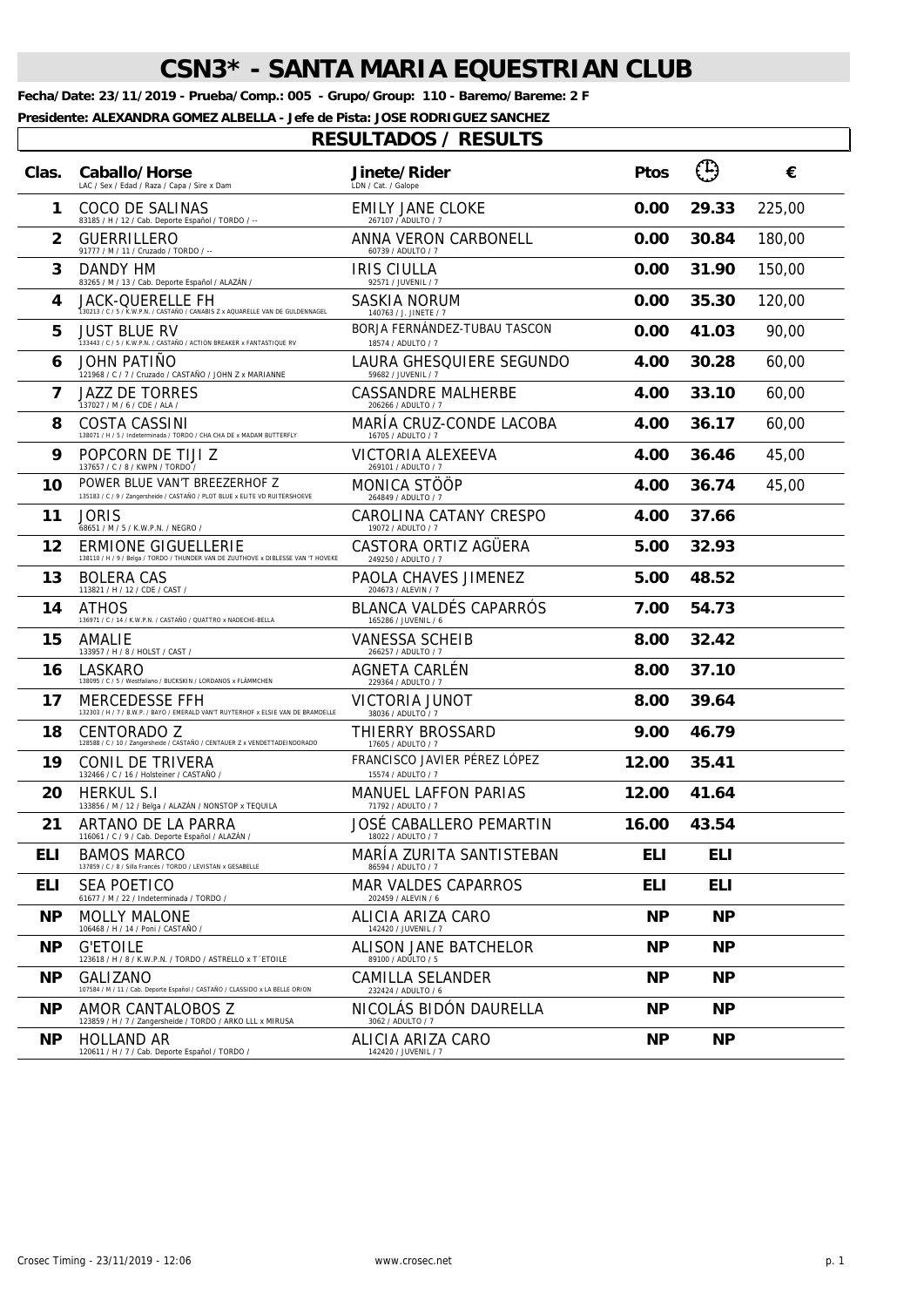**Fecha/Date: 23/11/2019 - Prueba/Comp.: 006 - Grupo/Group: 120 - Baremo/Bareme: A C.C.**

**Presidente: ALEXANDRA GOMEZ ALBELLA - Jefe de Pista: JOSE RODRIGUEZ SANCHEZ**

| Clas.          | Caballo/Horse<br>LAC / Sex / Edad / Raza / Capa / Sire x Dam                                                                            | Jinete/Rider<br>LDN / Cat. / Galope                   | <b>Ptos</b> | $\left(\mathrm{T}\right)$ | €      |
|----------------|-----------------------------------------------------------------------------------------------------------------------------------------|-------------------------------------------------------|-------------|---------------------------|--------|
| 1              | <b>NARLA</b><br>106871 / H / 11 / K.W.P.N. / BAYO / LUPICOR x ORYSSA                                                                    | JOSÉ ANTONIO GARCÍA DIANA<br>15717 / ADULTO / 7       | 0.00        | 63.36                     | 275,00 |
| $\overline{2}$ | UP TO DATE<br>120750 / C / 18 / K.W.P.N. / CASTAÑO / ORAMÉ x GODINE                                                                     | SALVADOR ASTOLFI PÉREZ DE GUZMÁN<br>2382 / ADULTO / 7 | 0.00        | 64.49                     | 180,00 |
| 3              | I WILL BE GENTLE<br>135169 / C / 6 / K.W.P.N. / CASTAÑO / FRANCISCO CALDERON JIMENEZ                                                    | SAMUEL OLIVA MARTÍNEZ<br>1089 / ADULTO / 7            | 0.00        | 71.64                     | 150,00 |
| 4              | <b>SAMMY</b><br>110625 / C / 12 / Hannoveriano / CASTAÑO / SALITO x CAIPIRINHA                                                          | OLIVER GLENN LANGE FRAILE<br>221254 / ALEVIN / 7      | 0.00        | 75.25                     | 120,00 |
| 5              | ELEANA V<br>123470 / H / 10 / K.W.P.N. / CASTAÑO / LUCKY BOY x HAPPY HELENA                                                             | SKYE OLIVIA KLEIN<br>204979 / JUVENIL / 7             | 0.00        | 77.98                     | 90,00  |
| 6              | <b>BEKAN DE TRIVERA</b><br>127501 / M / 7 / Cab. Deporte Español / CASTAÑO / EUROCOMMERCE BERLIN x KABILA DE TRIVERA 12422 / ADULTO / 7 | JOSÉ GONZÁLEZ PASTOR                                  | 0.00        | 80.77                     | 60,00  |
| 7              | KANTUNARO<br>129575 / M / 15 / Oldenburg / NEGRO / KANNAN x WENTUNARA                                                                   | AGNETA CARLÉN<br>229364 / ADULTO / 7                  | 0.00        | 81.45                     | 60,00  |
| 8              | <b>CUANTAS DE TORRES</b><br>121727 / H / 7 / Cab. Deporte Español / CASTAÑO / HOW MANY NOUVOLIEU x CALINTA Z                            | NICOLÁS BIDÓN DAURELLA<br>3062 / ADULTO / 7           | 0.00        | 83.83                     | 60,00  |
| 9              | CARROL Z<br>133317 / C / 7 / Zangersheide / CASTAÑO / CLARIMO x CLAUDETTE                                                               | MARÍA CRUZ-CONDE LACOBA<br>16705 / ADULTO / 7         | 1.00        | 87.01                     | 45,00  |
| 10             | <b>PAN PETER</b><br>134222 / C / 5 / Hannoveriano / ALAZÁN / PERIGUEUX x ESCUDO                                                         | ALEJANDRO FERNÁNDEZ SANCHEZ<br>248848 / ADUI TO / 7   | 2.00        | 88.02                     | 45,00  |
| 11             | RPZ ZWENDEL<br>41823 / C / 15 / K.W.P.N. / ALAZÁN / TADMUS x IRONA                                                                      | SARA RETORTA BLOMMAERTS<br>15584 / ADULTO / 7         | 4.00        | 65.35                     |        |
| 12             | MILLFIELD CLICHE<br>127323 / H / 12 / K.W.P.N. / TORDO /                                                                                | ELENA APPENDINO<br>207336 / INFANTIL / 6              | 4.00        | 69.85                     |        |
| 13             | SPARTA DE VALDESPINO<br>124182 / H / 6 / Cab. Deporte Español / CASTAÑO / SPARTACUS x SUNSET GIRL                                       | CAROLINA CATANY CRESPO<br>19072 / ADULTO / 7          | 4.00        | 74.81                     |        |
| 14             | CHANUKKA SAN<br>120493 / C / 14 / Oldenburg / CASTAÑO / CARETANO Z x CHALIMA SAN                                                        | PILAR RICO MUÑOZ<br>994 / ADULTO / 7                  | 4.00        | 75.84                     |        |
| 15             | IL DIVO<br>125399 / M / 6 / K.W.P.N. / NEGRO / QUINTANO x TROJKA                                                                        | <b>KURT GHESQUIERE</b><br>33415 / ADULTO / 7          | 4.00        | 78.69                     |        |
| 16             | <b>HOPE</b><br>120698 / H / 12 / B.W.P. / CASTAÑO / AMOROSO VAN DE HELLE x UNICA                                                        | JORGE JAVIER CAMPOS LÓPEZ<br>151802 / ADULTO / 7      | 5.00        | 87.00                     |        |
| 17             | QUIPOU<br>124560 / M / 7 / Holsteiner / BAYO / QUIDAM DE REVEL x ARIA                                                                   | ENRIQUE POGGIO RUIZ<br>2374 / ADULTO / 7              | 8.00        | 78.80                     |        |
| 18             | <b>JERRY</b><br>126531 / C / 8 / Zangersheide / PARDO / JOHN Z x FILIUS CLASSIC                                                         | MIGUEL TORRES GARCÍA<br>1014 / ADULTO / 7             | 10.00       | 91.26                     |        |
| 19             | SMOKING<br>138087 / M / 14 / Holsteiner / CASTAÑO /                                                                                     | <b>BAUTISTA ROJO</b><br>268794 / JUVENIL / 7          | 16.00       | 81.36                     |        |
| 20             | ARLEQUINA Z<br>126298 / H / 7 / Zangersheide / TORDO / AIR JORDAN Z x CITTEMEE Z                                                        | IRIS CIULLA<br>92571 / JUVENIL / 7                    | 16.00       | 81.38                     |        |
| <b>ELI</b>     | LUGANA S<br>103757 / H / 13 / Oldenburg / TORDO / LEVIATHAN x GENETTE                                                                   | OLIVER GLENN LANGE FRAILE<br>221254 / ALEVIN / 7      | <b>ELI</b>  | <b>ELI</b>                |        |
| ELI            | <b>GK CAPONE</b><br>121410 / C / 13 / Holsteiner / CASTAÑO / CASALL x WONNE VIII                                                        | PILAR RICO MUÑOZ<br>994 / ADULTO / 7                  | <b>ELI</b>  | ELI                       |        |
| <b>RET</b>     | LEVINKA Z<br>137400 / H / 6 / Zangersheide / CASTAÑO / LEVISTO Z x CENTAURA Z                                                           | BARBARA CARDO RODRIGUEZ<br>236185 / ADULTO / 7        | <b>RET</b>  | <b>RET</b>                |        |
| RET            | HEAVY-C<br>87945 / M / 12 / B.W.P. / CASTAÑO / B.W.P. x M. NATASJA                                                                      | SKYE OLIVIA KLEIN<br>204979 / JUVENIL / 7             | <b>RET</b>  | <b>RET</b>                |        |
| <b>NP</b>      | <b>BELIA</b><br>116137 / H / 9 / Holsteiner / TORDO /                                                                                   | DAVID ARIZA CARO<br>49887 / JUVENIL / 7               | <b>NP</b>   | <b>NP</b>                 |        |
| <b>NP</b>      | LUCKY LILI<br>138070 / H / 12 / OLDBG / CAST /                                                                                          | ADA MARTTA AMANDA OJANPÄÄ<br>271341 / JUVENIL / 7     | <b>NP</b>   | <b>NP</b>                 |        |
| <b>NP</b>      | I LOVE YOU DE DUERO<br>130092 / C / 7 / Cab. Deporte Español / CASTAÑO / HUPPYDAM DES HORTS x ALMA DE DUERO                             | DAVID ARIZA CARO<br>49887 / JUVENIL / 7               | ΝP          | <b>NP</b>                 |        |
| NP.            | GARDAU<br>133956 / M / 8 / KWPN / CAST /                                                                                                | <b>VANESSA SCHEIB</b><br>266257 / ADULTO / 7          | <b>NP</b>   | <b>NP</b>                 |        |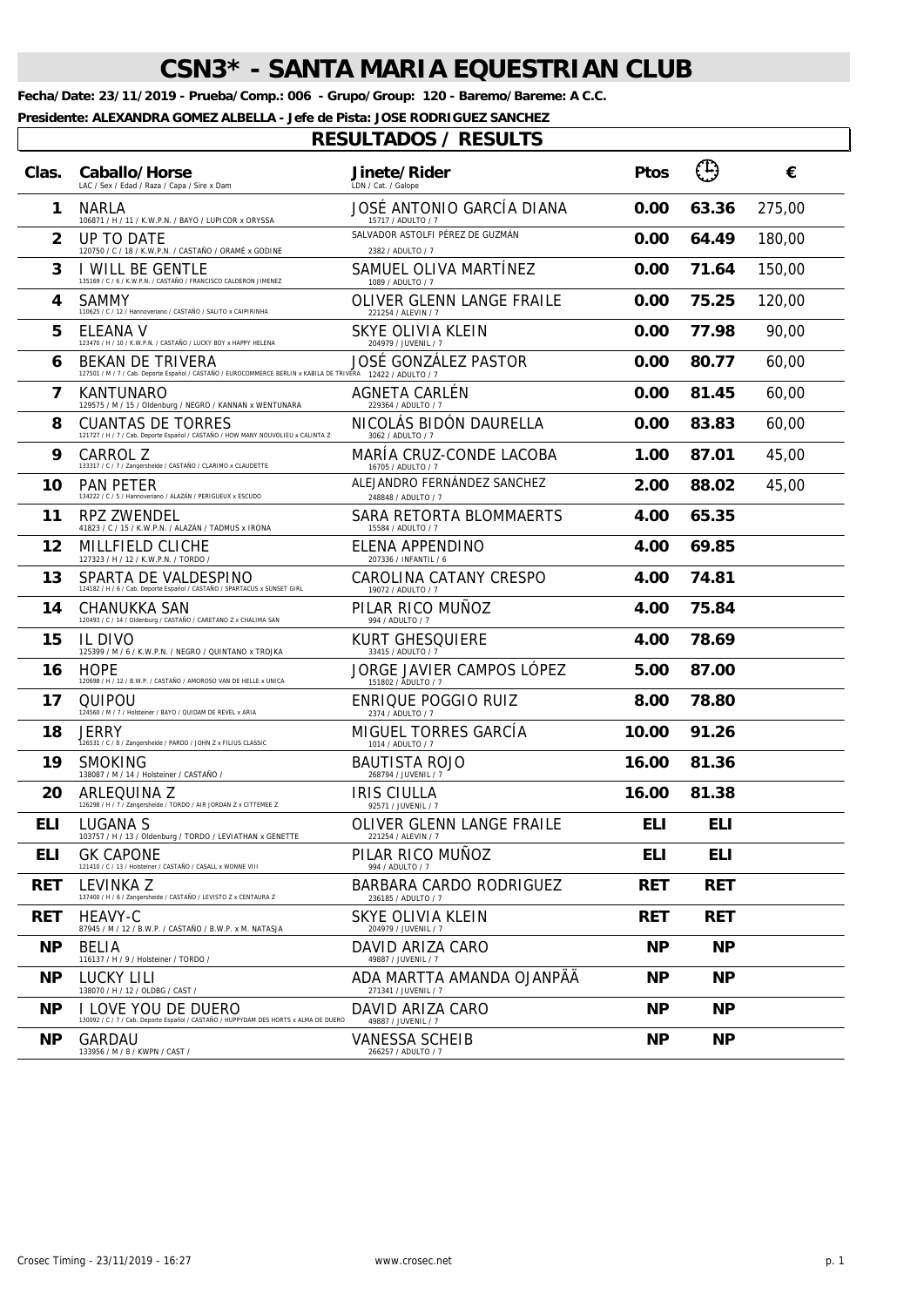**Fecha/Date: 23/11/2019 - Prueba/Comp.: 007 - Grupo/Group: 130 - Baremo/Bareme: A C.C.**

**Presidente: ALEXANDRA GOMEZ ALBELLA - Jefe de Pista: JOSE RODRIGUEZ SANCHEZ**

| Clas.      | Caballo/Horse<br>LAC / Sex / Edad / Raza / Capa / Sire x Dam                                               | <b>Jinete/Rider</b><br>LDN / Cat. / Galope             | <b>Ptos</b> | $\bigoplus$  | €      |
|------------|------------------------------------------------------------------------------------------------------------|--------------------------------------------------------|-------------|--------------|--------|
| 1          | AL ROSENDO<br>82350 / M / 12 / Cab. Deporte Español / ALAZÁN / ORDAGO x ANFORA NASHVILLE III               | DIEGO PORRES SOLÍS<br>1010 / ADULTO / 7                | 0.00        | 72.97        | 525,00 |
| 2          | COLOUR OF LOVE<br>128092 / M / 9 / Holsteiner / ALAZÁN / CONTENDRO II x TRIXI I                            | CASTORA ORTIZ AGUERA<br>249250 / ADULTO / 7            | 0.00        | 73.40        | 280.00 |
| 3          | CORNETO<br>133235 / M / 9 / Cab. Deporte Español / TORDO / CORNET OBOLENSKY x CARECORA                     | JOSÉ ANTONIO GARCÍA DIANA<br>15717 / ADULTO / 7        | 0.00        | 73.68        | 225,00 |
| 4          | <b>DIABOLIK</b><br>138160 / C / 10 / Silla Italiano / CASTAÑO /                                            | LUIS ORTIZ AGUERA<br>248937 / JUVENIL / 7              | 0.00        | 74.86        | 180,00 |
| 5          | <b>ILLINOIS VLS</b><br>134282 / M / 6 / K.W.P.N. / CASTAÑO / DAGOBERT VLS x EINZIGE I                      | LUIS ORTIZ AGUERA<br>248937 / JUVENIL / 7              | 0.00        | 80.43        | 170,00 |
| 6          | GJETERUDS OLYMPIC<br>133703 / C / 8 / Noriker / CASTAÑO / TOBAJO PICEZ x OLIDA                             | AURELIO GUTIÉRREZ GARCÍA<br>1143 / ADULTO / 7          | 0.00        | 80.75        | 110,00 |
| 7          | FUNKY BUDDHA<br>120664 / C / 7 / Hannoveriano / ALAZÁN / FORSYTH x HAUPTSTUTBUCH DAYLIGHT                  | MIGUEL TORRES GARCÍA<br>1014 / ADULTO / 7              | 0.00        | 82.78        | 80,00  |
| 8          | CRIXUS<br>133686 / M / 6 / Indeterminada / CASTAÑO / CALUMET x GEORGINA                                    | SAMUEL OLIVA MARTINEZ<br>1089 / ADULTO / 7             | 1.00        | 90.85        | 80,00  |
| 9          | <b>ANATOL MENJOULET</b><br>122396 / C / 9 / Silla Francés / TORDO / DIAMANT DE SEMILLY x RAVAINE MENJOULET | PABLO ASTOLFI LOPEZ<br>80631 / JUVENIL / 7             | 4.00        | 70.41        | 60,00  |
| 10         | KLIMAX VAN HET LINDEHOF<br>133477 / M / 9 / B.W.P. / CASTAÑO /                                             | PATRICIO DE VALDENEBRO DEL REY<br>16879 / ADULTO / 7   | 4.00        | 74.10        | 60,00  |
| 11         | <b>IPERLAINE</b><br>137647 / H / 6 / K.W.P.N. / CASTAÑO /                                                  | ALBERTO HARARI CASSAB<br>15487 / ADULTO / 7            | 4.00        | 78.21        |        |
| 12         | <b>CELINE DE MIES</b><br>127931 / H / 6 / Cab. Deporte Español / CASTAÑO / CANABIS Z x CENDARA DE MIES     | KURT GHESQUIERE<br>33415 / ADULTO / 7                  | 4.00        | 83.56        |        |
| 13         | CASALLI<br>106211 / M / 9 / Holsteiner / CASTAÑO / CARETINO x KIRA XVII                                    | CANDELA MARTINEZ-CHECA MOLINA<br>167901 / INFANTIL / 7 | 6.00        | 94.39        |        |
| 14         | BILLYJEAN<br>130211 / H / 9 / Cruzado / CASTAÑO /                                                          | ELENA APPENDINO<br>207336 / INFANTIL / 6               | 8.00        | 76.52        |        |
| 15         | JORDANO<br>118256 / C / 8 / Cab. Deporte Español / ALAZÁN / REY Z x EMA                                    | ALEJANDRO MALDONADO ISASI<br>15516 / ADULTO / 7        | 8.00        | 77.09        |        |
| 16         | <b>VIVANCE</b><br>138328 / M / 9 / FWB / GREY / VAN GOGH x CITY LIGHTS                                     | NILS ROINE CARLSSON BERGGREN<br>258896 / ADULTO / 7    | 8.00        | 78.11        |        |
| 17         | VANINA DE PIENCE<br>127359 / H / 10 / Silla Francés / CASTAÑO / L'ARC DE TRIOMPHE x JADECHANU              | NICOLÁS BIDÓN DAURELLA<br>3062 / ADULTO / 7            | 8.00        | 78.32        |        |
| 18         | <b>GRUPO PROM HANS JS</b><br>86032 / M / 12 / B.W.P. / CASTAÑO / ADIAMO x DORINA JS                        | JORGE JUAN RUIZ RAMÍREZ<br>91200 / ADULTO / 7          | 8.00        | 80.10        |        |
| 19         | CALMO DE TRIVERA<br>127811 / M / 8 / Cab. Deporte Español / TORDO / CALYPSO x GINA                         | ALEJANDRO MALDONADO ISASI<br>15516 / ADULTO / 7        | 8.00        | 81.05        |        |
| 20         | OFFENDER<br>129193 / M / 11 / B.W.P. / CASTAÑO / RENKUM OFF-CENTRE x GOLDTRI                               | SALVADOR ASTOLFI PÉREZ DE GUZMÁN<br>2382 / ADULTO / 7  | 9.00        | 90.32        |        |
| 21         | CHERY BLUE<br>128106 / C / 6 / Oldenburg / CASTAÑO / MENPHIS x CHANCE FOR EVER                             | FRANCISCO JAVIER PÉREZ LÓPEZ<br>15574 / ADULTO / 7     | 11.00       | 97.29        |        |
| 22         | JAKARTA DE TORRES<br>127358 / H / 6 / Cab. Deporte Español / CASTAÑO / JARNAC x CALINTA Z                  | ALEJANDRO FERNÁNDEZ SANCHEZ<br>248848 / ADULTO / 7     |             | 16.00 100.24 |        |
| <b>RET</b> | CRI CRI DE CHAMANT<br>124946 / C / 7 / Silla Francés / ALAZÁN / DIAMANT DE SEMILLY x IT'S TEXAS DE REVEL   | CASTORA ORTIZ AGUERA<br>249250 / ADULTO / 7            | <b>RET</b>  | <b>RET</b>   |        |
| <b>NP</b>  | VIKTORIA D'HAUTEVILLE<br>132646 / H / 10 / Silla Francés / PARDO / GOLD DE BECOURT x D'ELF DU PRÉAU        | NILS ROINE CARLSSON BERGGREN<br>258896 / ADULTO / 7    | <b>NP</b>   | <b>NP</b>    |        |